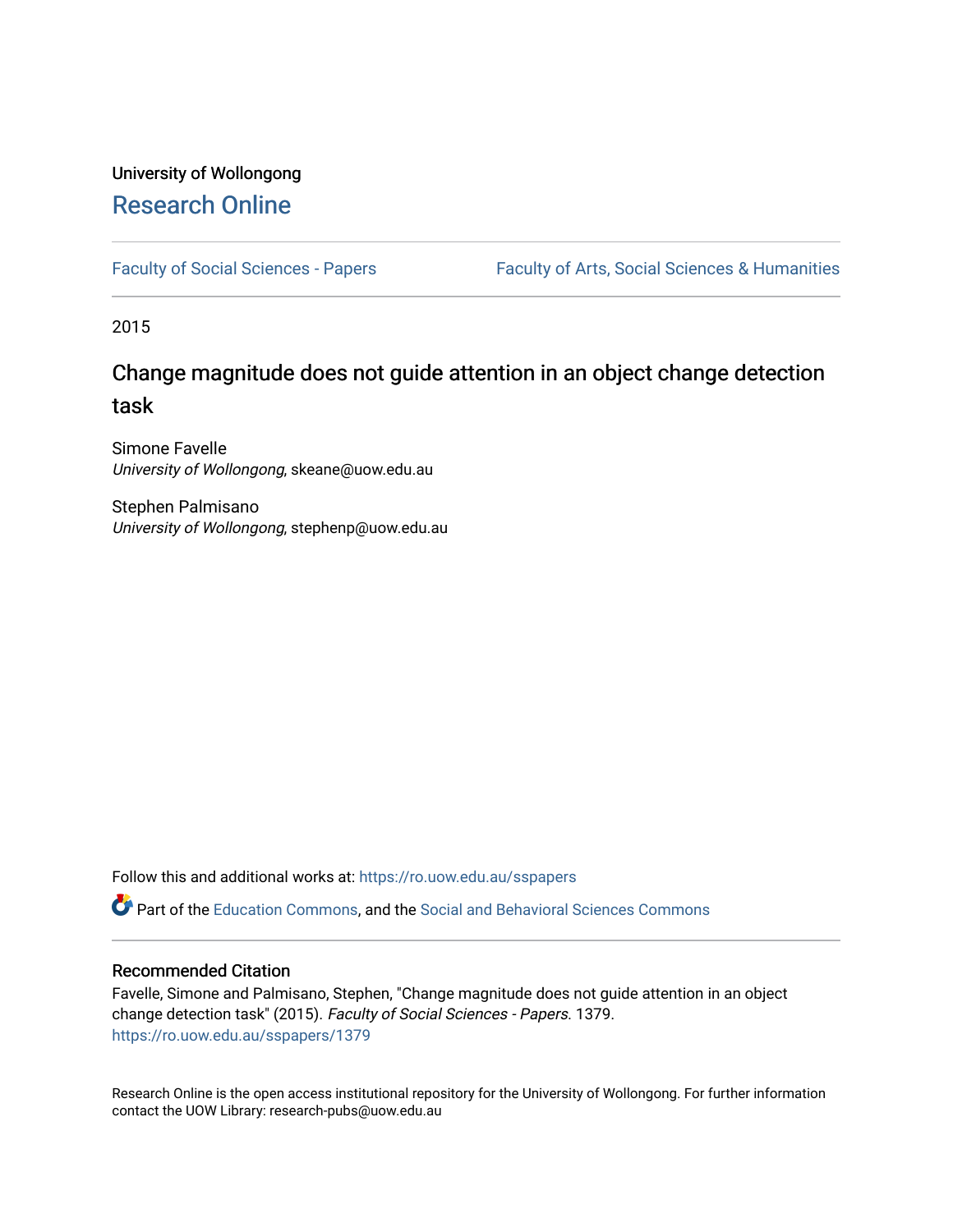## Change magnitude does not guide attention in an object change detection task

## **Abstract**

Investigations of change detection consistently reveal an effect of change magnitude: changes involving more object parts are detected more easily than those involving fewer parts. Whether large changes improve detection by providing stronger preattentive signals to the change location is subject to debate. We report a cued object change detection experiment that tested this hypothesis while controlling for stimulus familiarity, semantic knowledge, and change type (addition versus deletion). We found strong magnitude effects regardless of whether trials were validly or invalidly cued. The size of the cueing effects, which were exhibited for all the change magnitudes examined, did not decrease with the number of parts changing. These findings provide little support for a preattentive guidance hypothesis and instead support the thesis that change detection requires attention.

## Keywords

does, detection, not, task, guide, attention, object, change, magnitude

## **Disciplines**

Education | Social and Behavioral Sciences

## Publication Details

Favelle, S. K. & Palmisano, S. (2015). Change magnitude does not guide attention in an object change detection task. Perception, 44 (1), 93-99.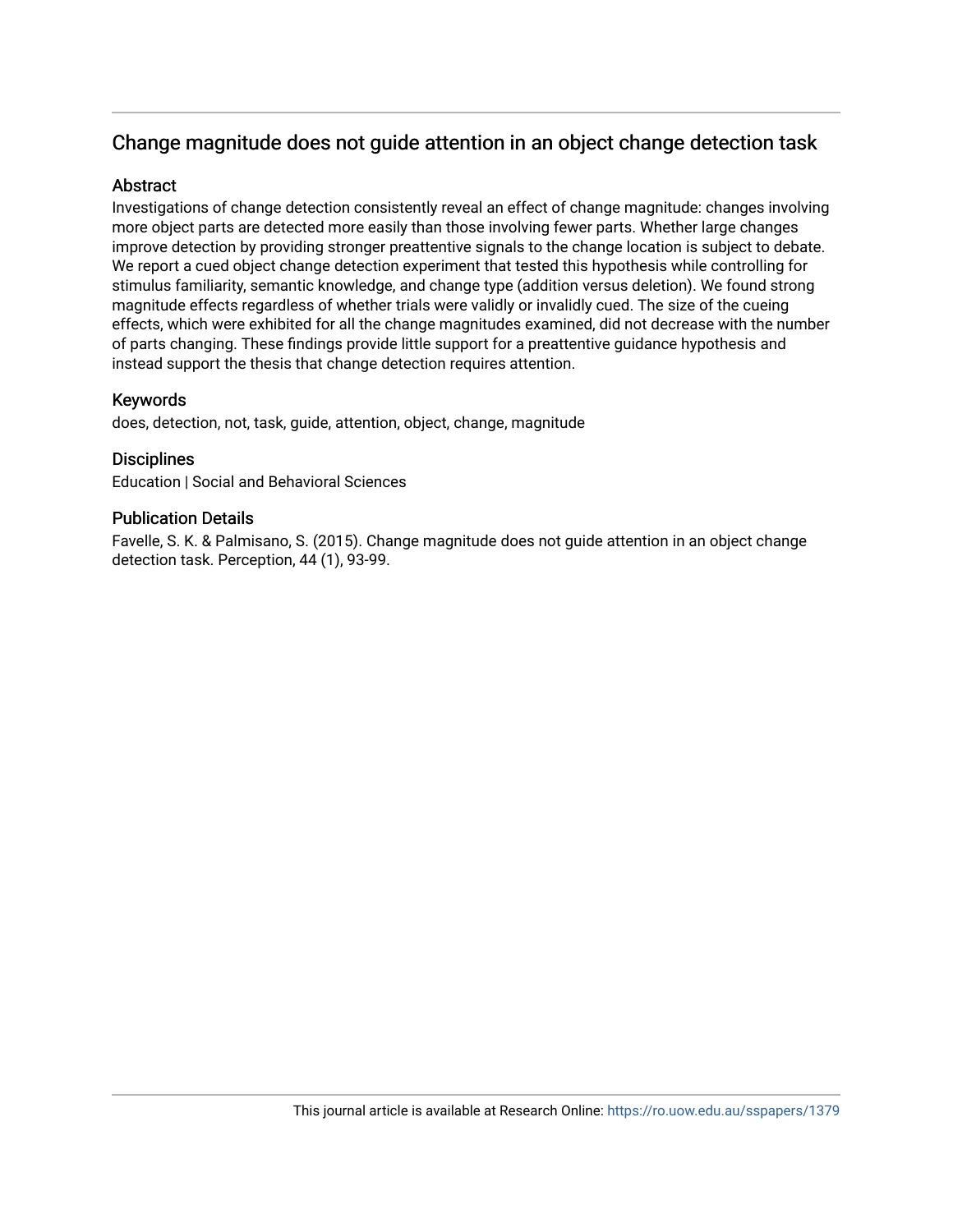## *SHORT REPORT* Change magnitude does not guide attention in an object change detection task

### Simone K Favelle, Stephen Palmisano

School of Psychology, University of Wollongong, Northfields Ave, Wollongong, NSW 2522, Australia; e‑mail: simone\_favelle@uow.edu.au

Received 10 February 2014, in revised form 19 November 2014, published online 13 January 2015

**Abstract.** Investigations of change detection consistently reveal an effect of change magnitude: changes involving more object parts are detected more easily than those involving fewer parts. Whether large changes improve detection by providing stronger preattentive signals to the change location is subject to debate. We report a cued object change detection experiment that tested this hypothesis while controlling for stimulus familiarity, semantic knowledge, and change type (addition versus deletion). We found strong magnitude effects regardless of whether trials were validly or invalidly cued. The size of the cueing effects, which were exhibited for all the change magnitudes examined, did not decrease with the number of parts changing. These findings provide little support for a preattentive guidance hypothesis and instead support the thesis that change detection requires attention.

**Keywords:** visual attention, spatial cueing, change detection

#### **1 Background**

Visual change detection is an important skill and one that has been investigated extensively (see Rensink, 2002; Simons & Rensink, 2005). It is now well established that focused attention plays an important role in visual change detection. For example, Rensink, O'Regan, and Clark (1997) showed that changes which are physically or semantically central to a scene are better detected. Similarly, Scholl (2000) showed that changes made to arrays of common objects in a flicker task are easier to detect when they are accompanied by a nonverbal exogenous cue (such as a colour singleton). Most change detection findings can be accounted for by the thesis that attention is necessary to see change (Rensink, 2002). As intuitive as this seems, however, the necessity of attention for change detection remains a controversial proposition. In support of the notion that change detection processes might operate outside of attention, Fernandez-Duque and Thornton (2000, 2003) demonstrated that observers could locate and identify changes at better than chance levels, regardless of their awareness of the change occurring. They argued that, even when we are unaware that a change has occurred, implicit perception of change can still influence our change detection behaviour. Along similar lines, several other researchers have argued that unattended information can play a functional role in change detection (eg Laloyaux, Destrebecqz, & Cleeremans, 2006; Smilek, Eastwood, & Merikle, 2000), but this point is in dispute (Mitroff, Simons, & Franconeri, 2002).

While the issue of whether change detection may be implicit is difficult to resolve, the question of whether preattentive processing of change can direct focal attention may be less difficult to address. Smilek et al. (2000), for example, examined whether unattended changes could direct or shift the focus of attention to the location of the change in a change detection task. They reported shallower search slopes in a flicker version of a standard visual search task for stimulus conditions in which larger numbers of features changed compared with smaller numbers of features. Smilek and colleagues argued that this finding arose because larger numbers of features changing provided a greater preattentive signal to the location of change. That is, they claimed that unattended changes guided focal attention and that the preattentive processing of larger changes directed the focus of attention more efficiently to the location of change.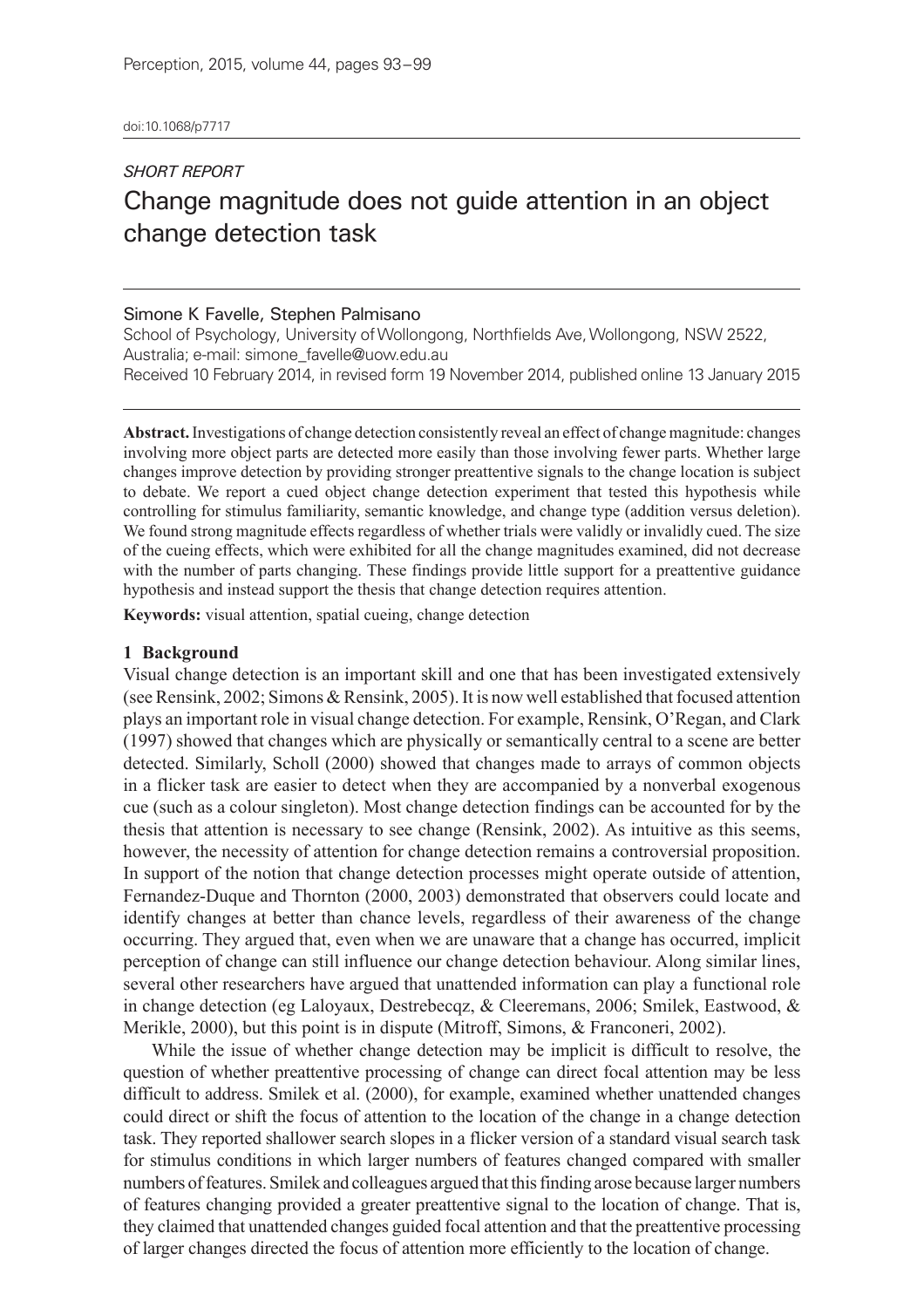Smilek et al.'s proposal stands in stark contrast to the proposition that attention is necessary for change detection. However, their results do not rule out the possibility that attention was first allocated to the location of the change, with the processing benefits of larger magnitude changes coming afterwards. Accordingly, Stolz and Jolicoeur (2004) retested Smilek et al.'s (2000) 'preattentive guidance hypothesis' with a spatial cuing task to manipulate attention more directly. They argued that if the benefits of larger numbers of features changing was preattentive in origin, then change magnitude should have no effect on detection when the change location is validly cued (since any preattentive signals to the change location would be redundant in this situation, as they would come after attention had already been directed to this location by the explicit cue). However, contrary to this preattentive guidance hypothesis, spatial cueing was found to provide equivalent improvements to the detection of both small and large number part changes. Thus, they invoked a serial processing argument to account for their results and those of Smilek et al., in which attention was first oriented to a target location and then after this larger magnitude changes were detected with a higher probability in the comparison process. $(1)$ 

In the current experiment we reexamined this serial processing account of change detection controlling for potential stimulus confounds present in the Smilek et al. (2000) and Stolz and Jolicoeur (2004) studies. Specifically, both studies used highly familiar alphanumeric characters as stimuli (letters and digits) with changes consisting of between 2 and 5 line features being added or deleted. Thus, there were two types of change involved: a change in the *existence* of a part and a change to the *semantic identity* of an item. It is difficult to compare different types of changes (see Rensink, 2002). While it is not clear how or whether these different types of change might interact with each other or with the magnitude of change in a detection task, a more quantitative measure of change would allow us to discount at least some possible confounds.

With regards to the existence of a part, whether the change is an onset or offset (ie an object part addition or deletion) may influence patterns of performance as additions to a display of simple shapes are known to have significant reaction time (RT) and accuracy advantages in a change detection task (Cole, Kentridge, Gellatly, & Heywood, 2003). It is also possible that magnitude effects may be more pronounced for one change type over the other; however, in both the Smilek et al. and Stolz and Jolicouer studies additions and deletions were treated as equivalent.

Surprisingly often overlooked in change detection research is the importance of semantic knowledge. On the one hand, there is the problem of how the magnitudes of semantic changes might be quantified (eg how does the change from vowel to consonant compare with that from letter to digit?). On the other hand, there are findings which suggest that (a) object familiarity influences change detection performance (Williams & Simons, 2000) and (b) verbal strategies may assist change detection with familiar object stimuli (eg Simons, 1996). Murphy and Andalis (2013) recently demonstrated that unattended semantic information (masked object labels) can facilitate change detection and identification in real-world photographs of scenes. Further, they found a deleted object advantage (over addition) in both detection and identification that they attributed to the use of a verbal encoding strategy (also see Mondy & Coltheart, 2000). According to these authors, participants made a verbal list of objects in the first scene and this list was 'checked' when the second scene was viewed. Because the deleted object was on the list, it could therefore be used as a point of comparison, making detection easier than for additions where all the items on the list were present in the second scene.

 $<sup>(1)</sup>$ Also consistent with this serial processing account, Favelle, Palmisano, Burke, and Hayward (2006)</sup> found an advantage for detecting configuration-based part changes in a single three-dimensional (3-D) object which occurred only after the allocation of attention.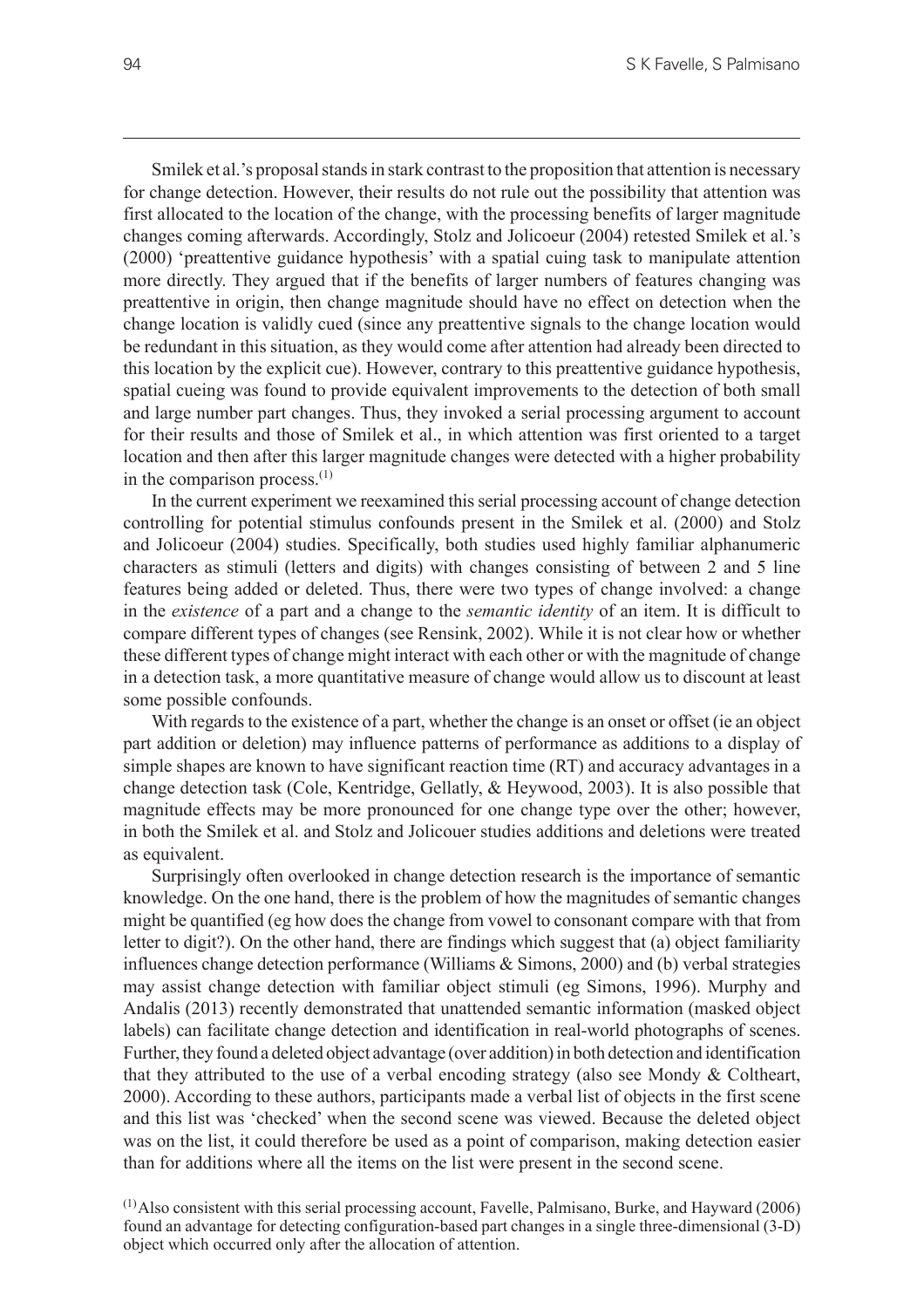In the current study we asked participants to detect the location of change in a spatially cued one-shot object change detection task (see figure 1). We wished to examine both the role of additions and deletions and the role of change magnitude on change detection performance when minimal semantic information was available. Accordingly, we briefly displayed scenes consisting of novel, 3-D objects, with 1–3 parts being added or deleted to one of these objects between frames 1 and 2 (cf 4 s used in Murphy & Andalis, 2013). Not only does the use of novel objects and brief initial display times render the use of a verbal strategy unlikely, but it also results in a cleaner measure of the magnitude of change. The use of novel objects can also be used to reduce any facilitation effects of prior schemas and knowledge structures (ie on the identification of the change once it has been detected; Agostinelli, Sherman, Fazio, & Hearst, 1986).



**Figure 1.** An example sequence of events in a validly cued, three-part addition change detection trial.

#### **2 Results**

#### 2.1 *RT data analysis*

RT data for trials with a *correct* response were subjected to a 2 (cueing: valid or invalid)  $\times$  2 (change type: addition or deletion)  $\times$  3 (change magnitude: one, two, or three parts) repeatedmeasures ANOVA. As seen in figure 2, we found strong main effects of cueing  $(F_{1,27} = 138.5,$  $p < 0.001$ ,  $\eta_{\rm p}^2 = 0.84$ ) and of change magnitude (*F*<sub>2,54</sub> = 41.3, *p* < 0.001,  $\eta_{\rm p}^2 = 0.59$ ). There was no main effect of change type; it did not interact with magnitude (both *F*s < 1.2). The three-way interaction was marginal ( $p = 0.05$ ) and may be due to the cueing effect for one-part deletions being smaller than one-part additions. Change type influenced performance only in that cueing effects in RT were larger overall for additions than deletions ( $F_{1,27} = 13.9, p = 0.001, \eta_{\rm p}^2 = 0.34$ ). Critically, there was a clear interaction between cueing and change magnitude ( $F_{2,57} = 9.7$ ,  $p = 0.004$ ,  $\eta_{\rm p}^2 = 0.26$ ); however, this was in the *opposite direction* to the preattentive guidance predictions of Smilek and colleagues (2000) and consolidated a slight trend found by Stolz and Jolicoeur (2004). In contrast to the proposal that large changes are better at guiding the focus of attention, we found a significantly greater cueing effect for three-part (153 ms) and two-part changes (141 ms) than for one-part changes (85 ms; both *p*s < 0.015). These results suggest additive RT effects of cueing and change magnitude on the change detection. In this experiment larger magnitude changes made to the novel objects were better detected than smaller magnitude changes (regardless of the cueing). Thus, it appears that the familiarity of the stimuli used in previous studies may have attenuated the effects of change magnitude.

#### 2.2 *Inverse efficiency score analysis*

Performance accuracy in this experiment ranged from generally very good in validly cued trials to a floor effect where detection of one-part invalidly cued deletions was not significantly different from that expected by chance  $(t_{27} = 1.7, p = 0.1).^{(2)}$  Because of the variability in

 $^{(2)}$  Note that the average error rate for all of the uncued conditions was 28.8% or lower, demonstrating that the change detection task itself was not too easy or too hard without explicit cueing.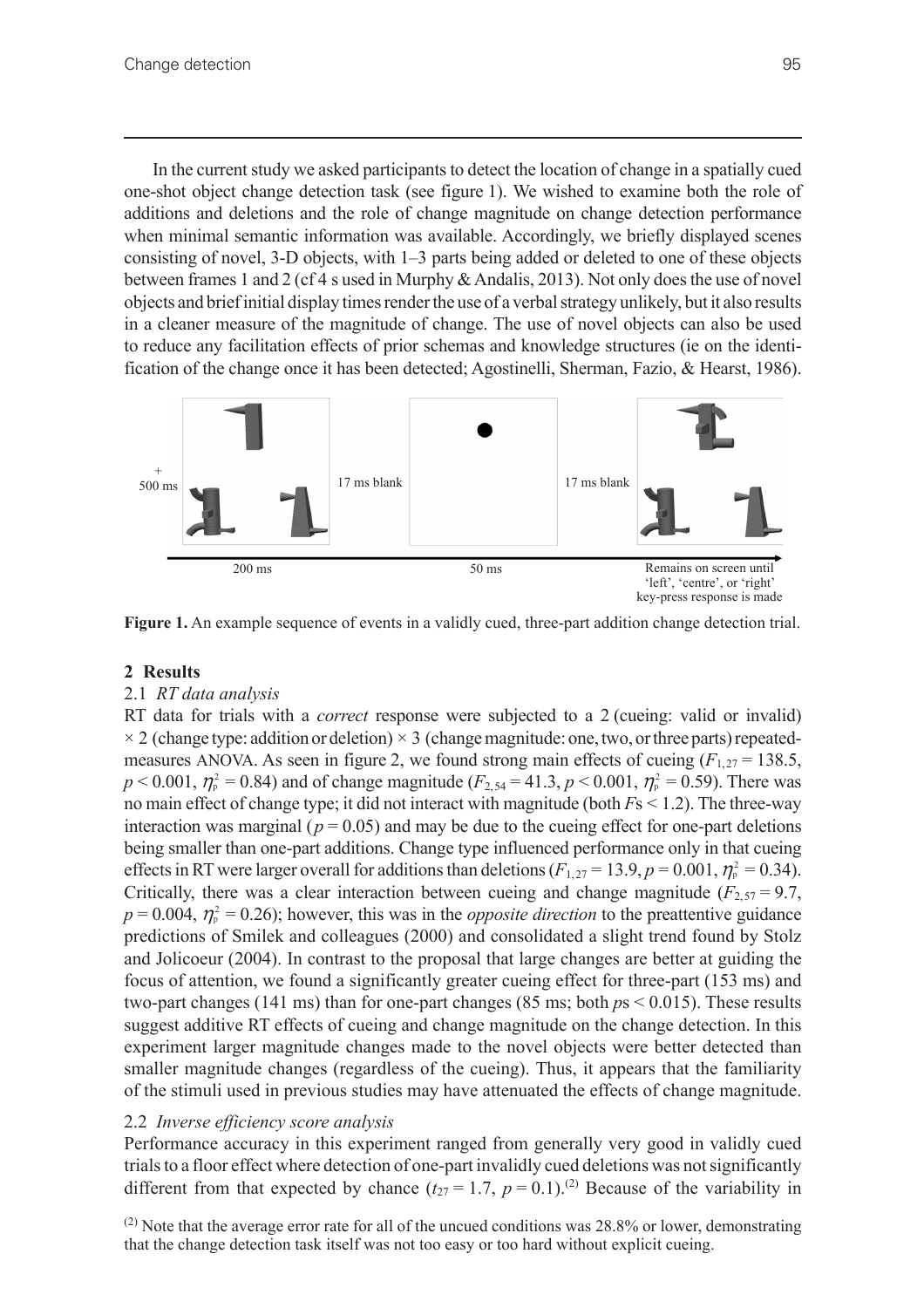error rate across conditions, an inverse efficiency score (IES), which is a combined measure of RT/accuracy, was calculated (see Akhtar & Enns, 1989; Townsend & Ashby, 1983).<sup>(3)</sup> As can be seen in figure 2, there were clear change magnitude and cueing effects in the IES data. While there was a larger cueing effect for one-part changes (likely confounded by floor effects in these conditions), the size of the cueing effect was similar for two-part and threepart changes (note that Stolz & Jolicoeur, 2004, found equivalent-sized cueing effects across all their magnitudes of change).

Results of a 2 (cueing)  $\times$  2 (change type)  $\times$  3 (change magnitude) repeated-measures ANOVA also showed significant main effects in the IES data, with greater inverse efficiency for invalid cues than valid cues  $(F_{1,27} = 96.3, p < 0.001, \eta_{p}^{2} = 0.78)$ , decreasing inverse efficiency with increasing numbers of parts changing ( $F_{2,54}$  = 146.3,  $p < 0.001$ ,  $\eta_{\rm p}^2 = 0.84$ ), and greater inverse efficiency for deletions than additions  $(F_{1,27} = 64.2, p \lt 0.001, \eta_{\rm p}^2 = 0.70)$ .



**Figure 2.** Mean reaction times for correct responses (top panel) and inverse efficiency scores (bottom panel) for validly and invalidly cued trials as a function of the magnitude of change (number of parts) and change type (addition and deletion). The error bars represent 1 SEM.

 $^{(3)}$  Thank you to an anonymous reviewer for this suggestion.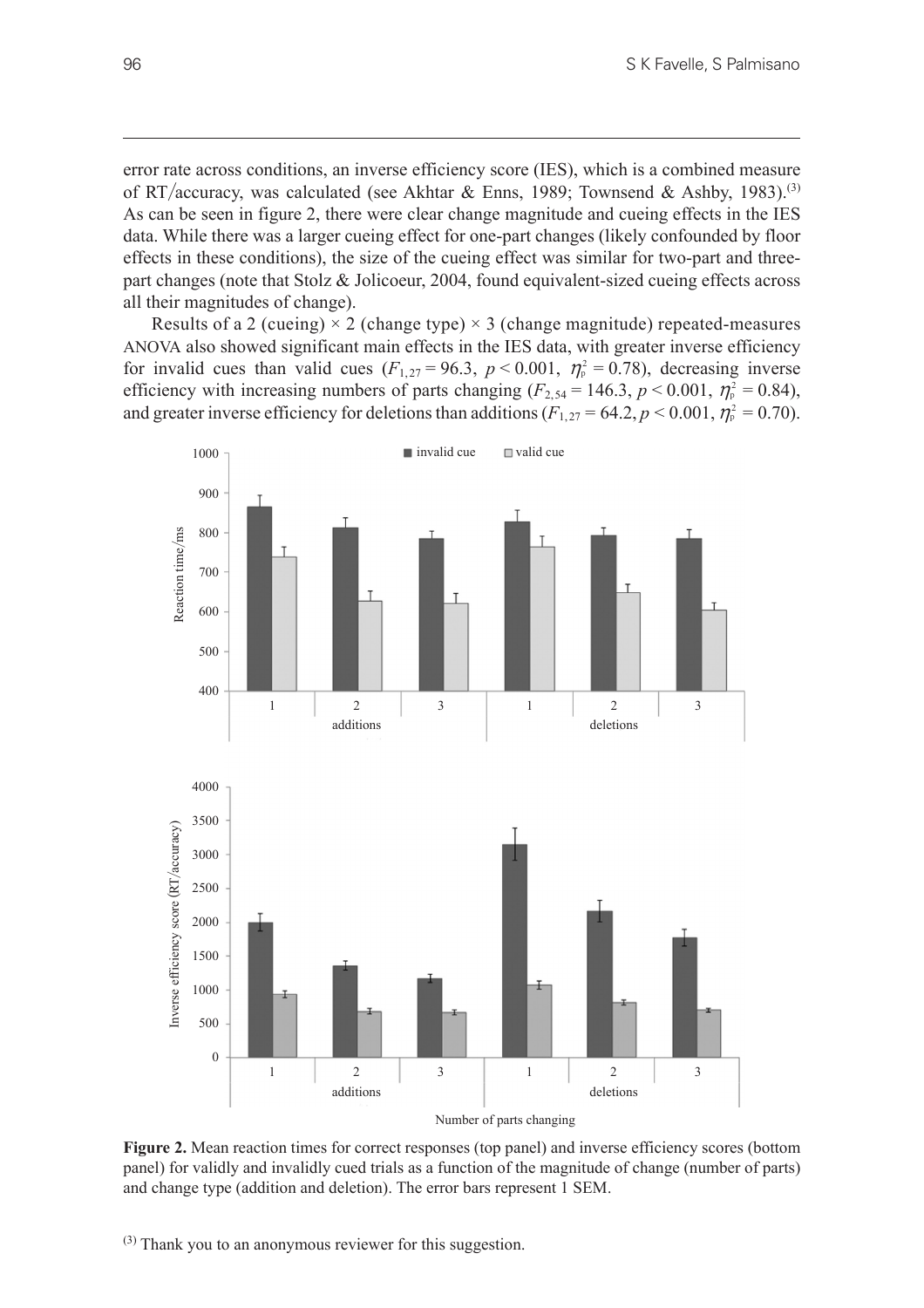A significant interaction between cueing and change type suggested larger cueing effects for deletions than additions ( $F_{2,54} = 33.4$ ,  $p < 0.001$ ,  $\eta_{p}^{2} = 0.55$ ). Since this was opposite to the pattern found in RT, it was likely to reflect a speed–accuracy trade-off and floor effect for one-part deletions. There was a significant interaction between change type and magnitude  $(F_{2,54} = 6.9, p = 0.014, \eta_{\rm p}^2 = 0.20)$ , which, again, appeared based on the floor effect for onepart deletions creating a steeper magnitude effect for deletions over additions. There was also a significant interaction between cueing and magnitude ( $F_{2,54} = 28.6$ ,  $p < 0.001$ ,  $\eta_{p}^{2} = 0.51$ ). Bonferroni-adjusted a posteriori pairwise comparisons showed that: (i) inverse efficiency was significantly higher for invalidly, as opposed to validly, cued changes at each of the three levels of magnitude (all *p*s < 0.001); and (ii) within each level of cueing, inverse efficiency was significantly lower for three-part changes than two-part changes, and lower for two-part changes than one-part changes (all  $ps < 0.05$ ). There was no three-way interaction ( $F = 3.0$ ,  $p = 0.07$ ).

## **3 Discussion**

The present experiment showed clear cueing and magnitude effects in both RT and IES, demonstrating that the spatial cues directed attention and the number of parts changing affected task difficulty. The data did not support the preattentive guidance hypothesis for visual change detection. If large changes provide stronger preattentive signals which are able to direct focal attention, then one should expect: (i) little to no effect of change magnitude on validly cued trials (since the preattentive signal would render the valid cue redundant), and (ii) costs for invalid cues (relative to valid cues) to be less for large feature changes than for smaller feature changes (since the preattentive signal would be in conflict with the invalid cue). However, larger magnitude changes did not disproportionately improve either the speed or efficiency of detection in invalidly cued conditions. Thus, large magnitude changes did not appear to provide extra signals to change locations (or if any such signals were present, they did not appear to be able to attenuate the experimental cueing effects). In fact, the RT discrepancy between valid and invalid cues actually increased with the change magnitude. Valid cues improved detection performance (in terms of both RT and IES) regardless of the magnitude of change. These results do not rule out the possibility that some form of change detection may occur without attention, but they do appear to rule out any primary role they might have in directing focal attention. Overall, our results provide support for the serial processing argument in which the effect of change magnitude exerts its influence on detection performance only *after* attention has been allocated (Favelle et al., 2006; Stolz & Jolicoeur, 2004).

## **4 Experimental procedure**

## 4.1 *Participants*

A total of thirty undergraduate students (twenty-one female) were tested individually and received course credit for their participation. All had normal or corrected-to-normal vision. Data from two participants were not included in analyses due to performance above 3 SDs from the mean (IES) in at least one condition. The final sample size was twenty eight (nineteen female).

## 4.2 *Stimuli*

Stimuli were rendered images of 3-D novel objects. Each object was of a similar overall size (subtending approximately  $5.7 \times 4.3$  deg) and was composed of a main body with one, two, three, or four parts attached to the body at nine possible positions (see figure 1). There were six different object bodies, and each had 15 different versions in which one, two, three, or four parts were visible, giving a total of 90 different object exemplars used in the current experiment. The cue was a small black filled circle (50 pixel diameter, subtending approximately  $1.4 \times 1.4$  deg).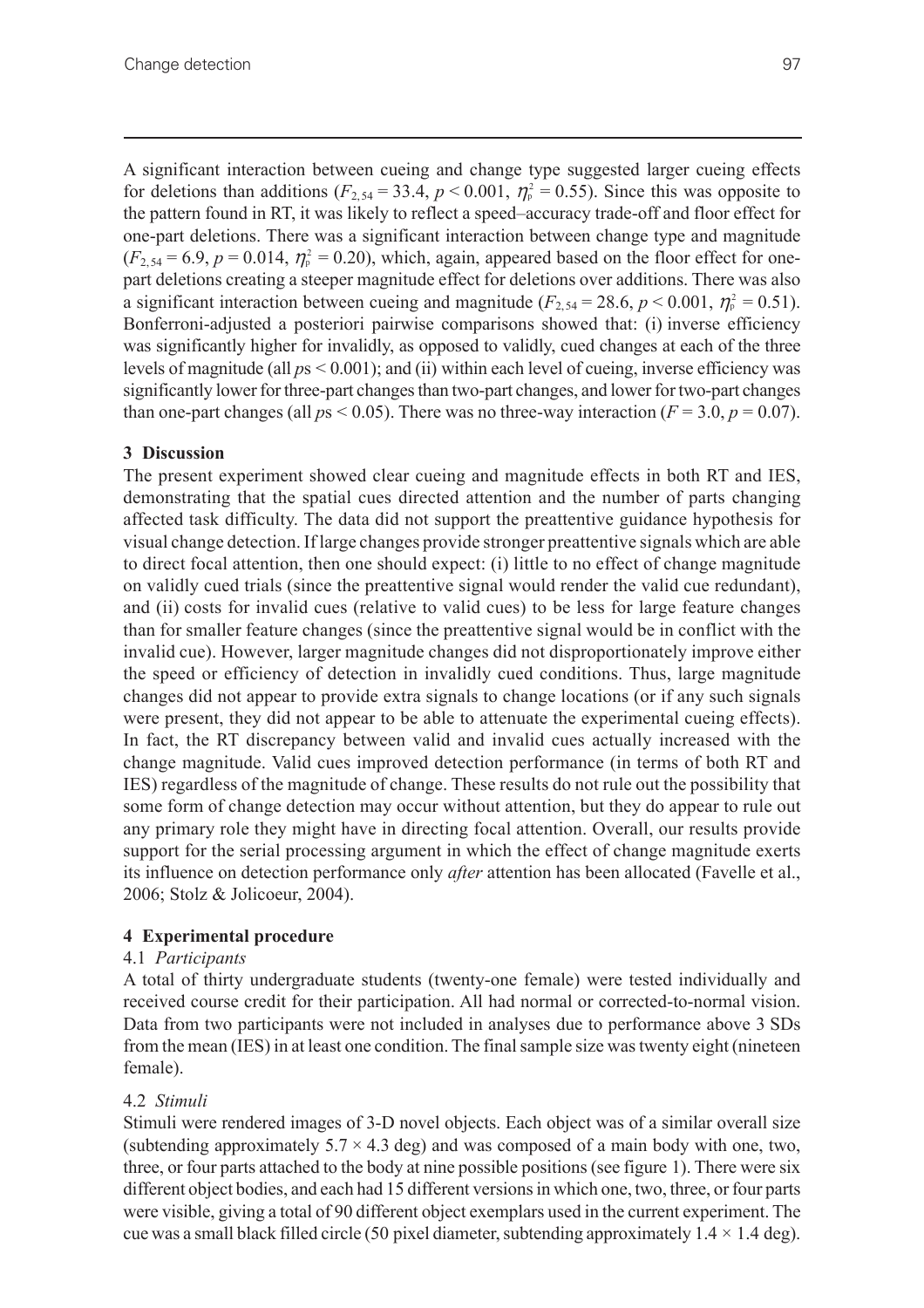The screen background was white. The experiment was controlled by RSVP software ([http://](http://www.tarrlab.org) [www.tarrlab.org](http://www.tarrlab.org)) on Macintosh computers with 17*″* Macintosh CRT monitors (1024 × 768 pixels).

#### 4.3 *Procedure*

Participants were given both verbal and written (on the computer screen) instructions on how to complete the task. After reading the instructions, participants completed 18 practice trials to familiarise them with the task. Following the practice trials, participants were given a chance to ask any questions about the procedure, should they have any, before continuing with the experiment. The experiment consisted of 648 randomly ordered trials with self-paced breaks every 54 trials. Each trial began with a fixation cross appearing for 500 ms at the centre of the screen, followed by a triangular array of three objects presented for 200 ms (see figure 1). In cued trials this first object array was followed by a 17 ms blank interval and then a cue (black circle) for 50 ms then another 17 ms blank interval. In no-cue trials, the first object array was followed by a 84 ms blank interval. The second object array was then presented and remained on screen for  $5000 \text{ ms}^{(4)}$  or until participants made a key-press response to indicate the location of the changed object (three keys on a computer keyboard were labelled 'left', 'centre', and 'right'). Feedback was provided in the form of an audible beep to an incorrect response. There was a 500 ms interval before the next trial began.

Only one object in any of the three locations in the array would be involved in a change in any given trial. Changes could consist of the addition or deletion (change type) of one, two, or three parts of an object split equally among all experimental trials. The 'body' of the object was different for all three objects and never changed across the two displays in a trial. There were three cue conditions also split equally among all experimental trials: (i) a valid cue to the location of change, (ii) an invalid cue to the location of change, and (iii) no cue. The maximum number of parts visible on all three objects (not including their bodies) in each trial ranged from 6 to 12. To minimise potential distractor effects of nonchanging parts, the maximum number of visible parts (which was seen on either frame 1 or 2 depending on the trial) was approximately equated for each of the 18 conditions<sup> $(5)$ </sup> tested. Participants were informed that when present, the cue would not reliably indicate the location of the change. The 'no-cue' condition was included to encourage participants to focus on the change detection task and to deemphasise the cue when present. We note that, as would be expected, the mean RT for the uncued trials fell between the valid and invalid cue conditions. That is, the uncued trials had faster RT than invalidly cued trials and slower RT than validly cued trials in all change type and magnitude conditions. The uncued trial data were not included in any statistical analyses.

**Statement of ethics.** This research was conducted in accordance with the University of Wollongong's Human Research Ethics Committee.

**Acknowledgments.** This work was supported by the University of Wollongong's URC small grants scheme. We would like to thank Rebecca Graham for her assistance in testing participants.

#### **References**

- Agostinelli, G., Sherman, S., Fazio, R., & Hearst, E. (1986). Detecting and identifying change: Additions versus deletions. *Journal of Experimental Psychology: Human Perception and Performance*, **12**, 445–454.
- Akhtar, N., & Enns, J. T. (1989). Relations between convert orienting and filtering in the development of visual attention. *Journal of Experimental Child Psychology*, **48**, 315–334.
- Cole, G., Kentridge, R., Gellatly, A., & Heywood, C. (2003). Detectability of onsets versus offsets in the change detection paradigm. *Journal of Vision*, **3**(1):3, 22–31.

 $(4)$  'Timed-out' trials accounted for 0.5% of the total number of experimental trials.

<sup>(5)</sup> 2 change types  $\times$  3 cue types  $\times$  3 number of parts changing; cell averages ranged 8.2 to 8.9.